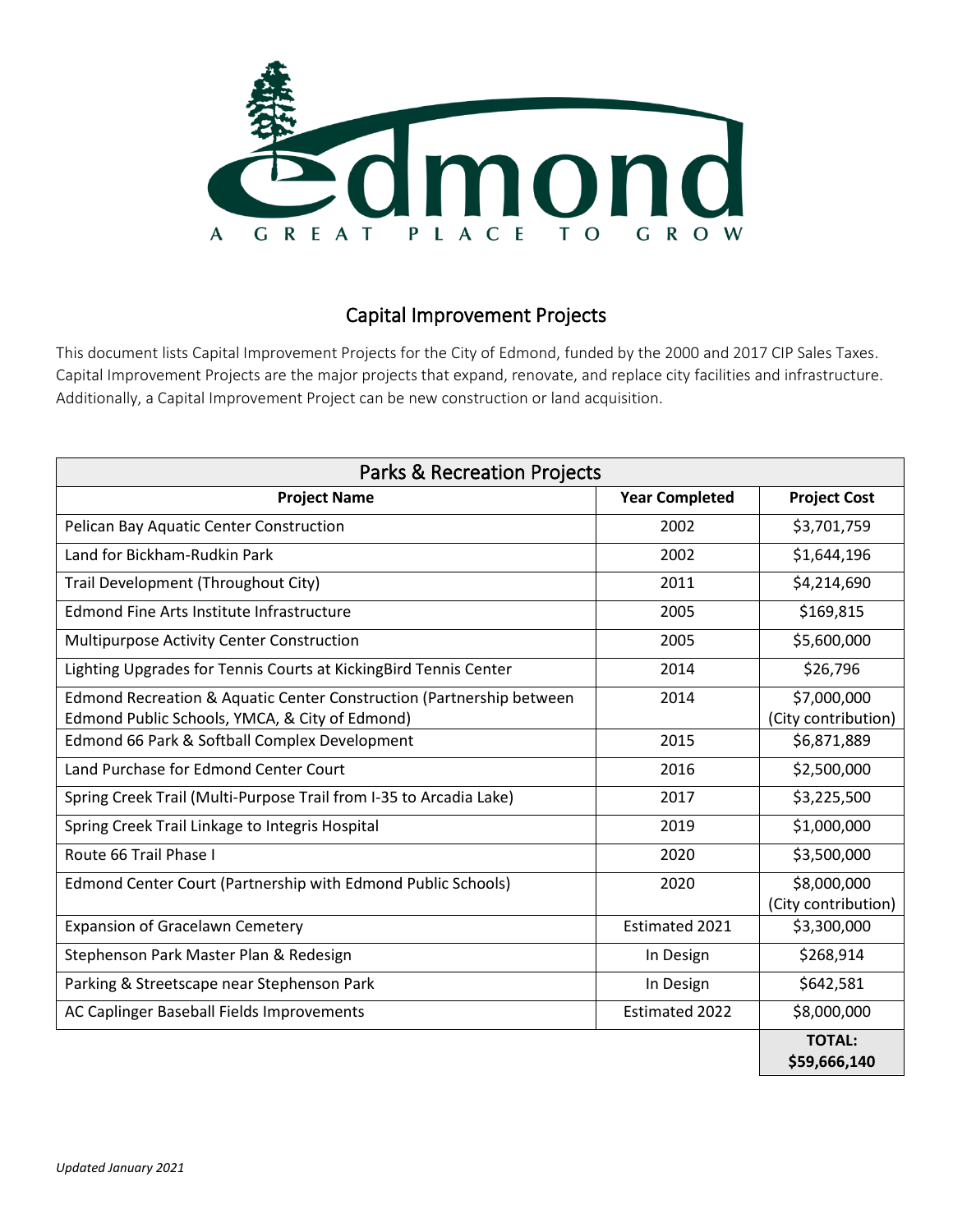| <b>Transportation Projects</b>                                                                  |                       |                         |  |  |
|-------------------------------------------------------------------------------------------------|-----------------------|-------------------------|--|--|
| <b>Project Name</b>                                                                             | <b>Year Completed</b> | <b>Project Cost</b>     |  |  |
| Bryant Avenue Traffic Signal Interconnection & Upgrade to Signal Lights                         | 2003                  | \$800,000               |  |  |
| Intersection Improvements at 2 <sup>nd</sup> & Littler - Construction of Turn Lanes             | 2003                  | \$97,531                |  |  |
| 9 <sup>th</sup> Street Traffic Calming - Boulevard to Bryant                                    | 2004                  | \$411,829               |  |  |
| Rankin Street Traffic Calming - 5 <sup>th</sup> Street to 9 <sup>th</sup> Street                | 2004                  | \$33,569                |  |  |
| 33rd & Santa Fe Intersection - Collaborative project with the Oklahoma                          | 2004                  | \$105,582               |  |  |
| Department of Transportation                                                                    |                       | (City contribution)     |  |  |
| Streetscape & Drainage Improvements in Downtown                                                 | 2005                  | \$1,987,409             |  |  |
| Intersection Improvement at Danforth & Santa Fe                                                 | 2005                  | \$1,129,450             |  |  |
| Culvert Replacement at Edmond Road & Santa Fe                                                   | 2006                  | \$539,198               |  |  |
| 15 <sup>th</sup> Street Improvements - Pine Oak to Edgewood                                     | 2007                  | \$1,403,024             |  |  |
| Railroad Improvements                                                                           | 2008                  | \$95,524                |  |  |
| Intersection Improvement at Kelly & 7th                                                         | 2009                  | \$636,362               |  |  |
| 2 <sup>nd</sup> & Bryant Intersection Improvements                                              | 2010                  | \$71,403                |  |  |
| <b>Covell Underpass Construction</b>                                                            | 2010                  | \$8,144,208             |  |  |
| Intersection & Traffic Signal Improvement on 2 <sup>nd</sup> Street at Vista & Bradbury         | 2010                  | \$2,272,753             |  |  |
| Kelly Parkway Roadway Improvements - 15 <sup>th</sup> to 33 <sup>rd</sup>                       | 2010                  | \$2,831,563             |  |  |
| 15 <sup>th</sup> & Broadway Intersection Improvements                                           | 2010                  | \$48,642                |  |  |
| Streetscape Pedestrian Linkages Project                                                         | 2010                  | \$4,570,234             |  |  |
| Kelly Avenue Widening - Danforth to Waterloo                                                    | 2011                  | \$2,970,289             |  |  |
| 33rd Street Parkway Imp - Kelly to Santa Fe                                                     | 2011                  | \$1,125,942             |  |  |
| Danforth Roadway Widening - Coltrane to North Creek                                             | 2011                  | \$1,250,217             |  |  |
| Covell Parkway Widening from Marilyn Williams Rd to Covell                                      | 2012                  | \$17,817,804            |  |  |
| 5 Section Head Signal Improvements                                                              | 2014                  | \$70,026                |  |  |
| Improvements on Broadway at Ayers & Edwards                                                     | 2014                  | \$148,355               |  |  |
| 33rd & Broadway Intersection Improvements                                                       | 2016                  | \$150,958               |  |  |
| Covell & I-35 Infrastructure (Hotel & Conference Center Road Infrastructure)                    | 2016                  | \$5,708,880             |  |  |
|                                                                                                 |                       | \$300,000               |  |  |
| Thomas Drive Overlay: Danforth to Covell                                                        | 2016                  |                         |  |  |
| Turn Lanes on Covell at both Santa Fe & Bryant Intersections                                    | 2017                  | \$1,284,945             |  |  |
| Intelligent Transportation System (ITS)- PHASE I                                                | 2017                  | \$3,000,000             |  |  |
| Covell Widening - Fairfax Lane to I-35                                                          | 2017                  | \$6,600,000             |  |  |
| Construction of 109 CityLink Bus Stops                                                          | 2017<br>2019          | \$566,000               |  |  |
| 2 <sup>nd</sup> & Bryant Intersection Improvements<br>Covell & I-35 Infrastructure Improvements | 2019                  | \$4,700,000<br>\$67,011 |  |  |
| Downtown Stormwater Improvements & Streetscape                                                  | 2019                  | \$2,400,000             |  |  |
| Thomas Drive Realignment Project                                                                | 2019                  | \$2,500,000             |  |  |
| Covell Parkway Initial Phase (Design)                                                           | 2020                  | \$525,989               |  |  |
| 15 <sup>th</sup> & Santa Fe Intersection Improvements                                           | 2020                  | \$500,000               |  |  |
| Railroad Quiet Zone Project - Modifications to Crossings                                        | 2020                  | \$4,000,000             |  |  |
| Intelligent Transportation System (ITS)- Phase II                                               | 2020                  | \$1,400,000             |  |  |
| Reconstruction & Resurfacing of Streets (Annual Program)                                        | 1996-present          | \$31,894,464            |  |  |
| Traffic Signals & Turn Lanes for Exit/Entrance Ramps at I-35 & Covell                           | Estimated 2021        | \$3,000,000             |  |  |
| Widening of Covell Parkway from Fairfax Boulevard to Griffin Drive                              | Estimated 2021        | \$9,600,000             |  |  |
| Intersection Improvements at 2 <sup>nd</sup> & Bryant                                           | Estimated 2021        | \$290,000               |  |  |
|                                                                                                 |                       | <b>TOTAL:</b>           |  |  |
|                                                                                                 |                       | \$127,049,161           |  |  |